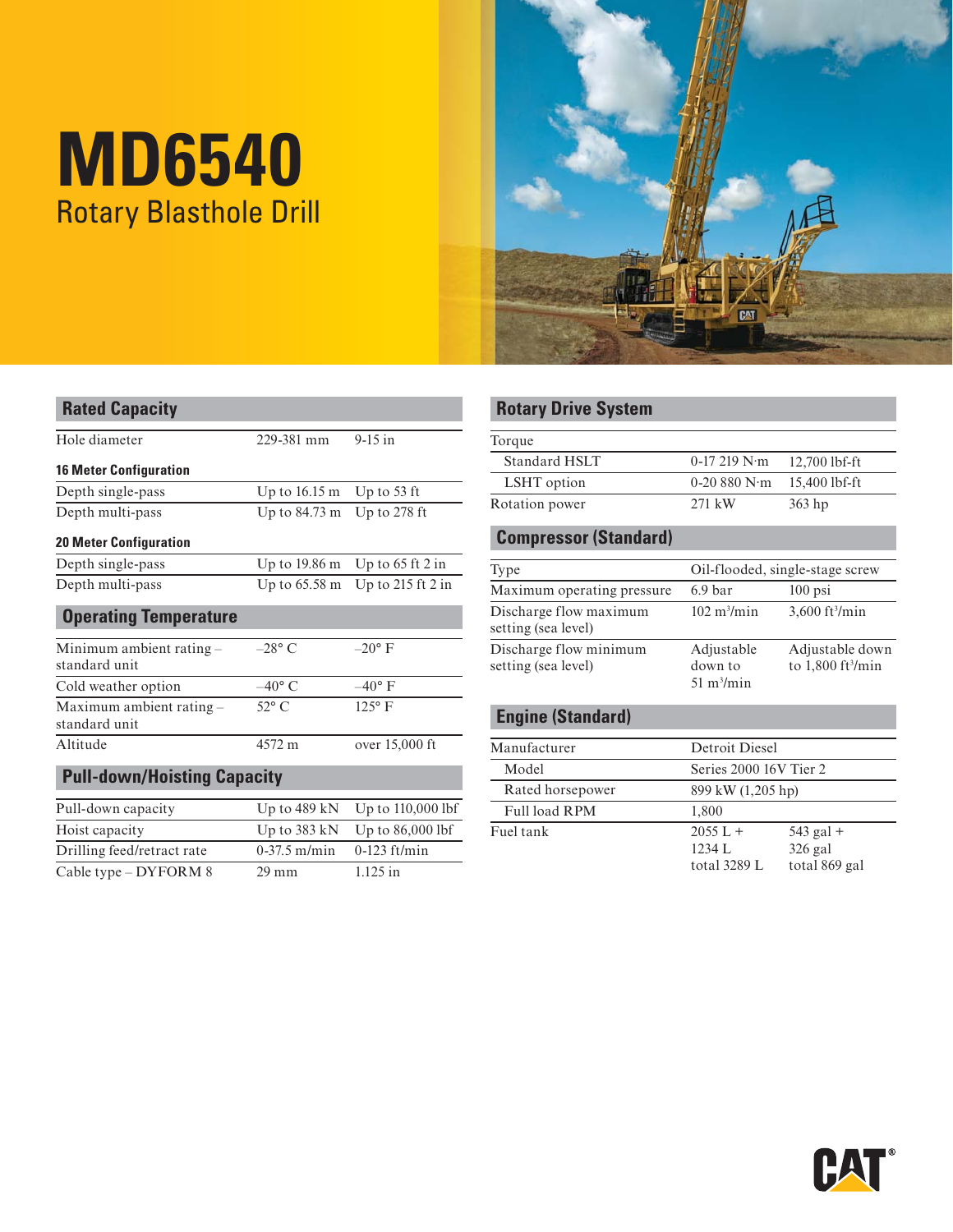# **MD6540 Rotary Blasthole Drill Specifications**

| <b>Operator's Cab</b> |                                                                                                    |  |  |
|-----------------------|----------------------------------------------------------------------------------------------------|--|--|
| Location              | Adjacent to the drill deck                                                                         |  |  |
| Type                  | One piece, three man; shock-<br>mounted; integrated FOPS<br>certified, fully electrical/electronic |  |  |
| Floor area            | $4.4 \text{ m}^2$<br>47.3 $ft^2$                                                                   |  |  |
| Height inside         | $2121$ mm<br>83.5 in                                                                               |  |  |
| Windows               | Tinted thermopane glass<br>in rubber mounting                                                      |  |  |
| Number of windows     | 12                                                                                                 |  |  |
| Number of doors       | Two with 2 (each) windows<br>(included in above)                                                   |  |  |
| Operator's seat       | One swivel-type with armrests,<br>headrest and retractable seat belt                               |  |  |
| Helper's seat         | Full-cushion type, collapsible,<br>stow-away and removable                                         |  |  |
| Climate control       | Roof-mounted, AC/heating/<br>pressurizing unit                                                     |  |  |
| Roof                  | Roof viewing hatch with<br>window (protected with<br>FOPS-certified cage)                          |  |  |

# **Mainframe, Decks and Walkways**

| Jacks, mast pivot and deck                   | Welded integrally to mainframe.                         |  |
|----------------------------------------------|---------------------------------------------------------|--|
| Tools and battery box                        | In-board extra-large toolbox<br>(sunk in drilling deck) |  |
| Machine deck                                 | Access all sides                                        |  |
| Tow eyes                                     | Welded, two front                                       |  |
| <b>Leveling Jacks</b>                        |                                                         |  |
| Number                                       | 4                                                       |  |
| Location                                     | 2 front, 2 rear                                         |  |
| Pad diameter                                 | $42$ in<br>$1067$ mm                                    |  |
| <b>Drill Table and Work Deck</b>             |                                                         |  |
| Table height off ground –<br>drill on tracks | 73 in<br>1854 mm                                        |  |
| Wide walkways                                |                                                         |  |
| Viewing hatch operated<br>from the cab       | In the drill deck; hydraulically                        |  |
| Dust curtain                                 | Hydraulic lifters front and rear                        |  |
|                                              |                                                         |  |

# **Undercarriage**

| Number of rollers on each side        | 11                            |  |  |
|---------------------------------------|-------------------------------|--|--|
| Rock guards                           | Standard full-length guards   |  |  |
| Maximum drive horsepower<br>per track | 268 kW<br>$360$ hp            |  |  |
| <b>Brakes</b>                         | Spring set, hydraulic release |  |  |
| Brake release                         | Automatic                     |  |  |
| Tram speed maximum                    | $2.09$ km/h<br>$1.3$ mph      |  |  |
| Gradeability mast down                | 66%                           |  |  |
| Front                                 | Three-point oscillating type  |  |  |
| Track adjustment means                | Hydraulic with grease gun     |  |  |
| Track drive disconnect                | Standard (manual)             |  |  |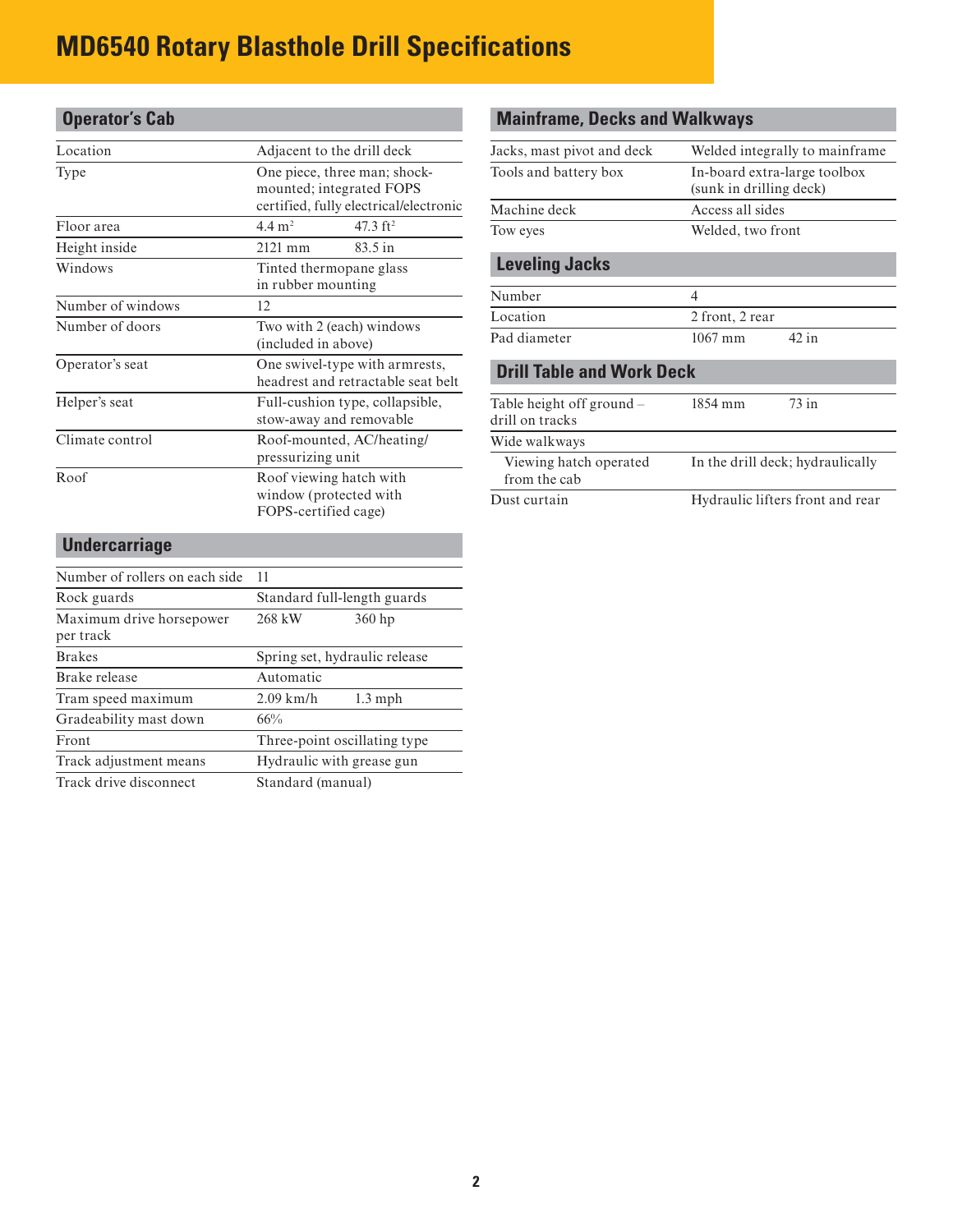# **MD6540 Rotary Blasthole Drill Specifications**

#### **Accessories, Tools and Handling Equipment**

#### **Drill Pipe (optional)**

| Diameter - customer                                  | 194 mm                                                                           | 7.625 in                 |
|------------------------------------------------------|----------------------------------------------------------------------------------|--------------------------|
| specifications                                       | 10.75 in<br>273 mm                                                               |                          |
| Wall thickness                                       | $25 \text{ mm}$                                                                  | $1$ in                   |
| Length $-$ for 16 m mast                             | 13.7 m                                                                           | $45 \text{ ft}$          |
| Length - for 20 m mast<br>(2 each on starter string) | 9.1 <sub>m</sub>                                                                 | 30 <sub>ft</sub>         |
| Threads                                              | Depends on pipe size                                                             |                          |
| <b>Adaptor Sub</b>                                   |                                                                                  |                          |
| Diameter                                             |                                                                                  | Depends on pipe diameter |
| Wall thickness                                       | $25 \text{ mm}$                                                                  | $1$ in                   |
| Length                                               | 927 mm                                                                           | $36.5$ in                |
| Top thread - API reg.                                | $140 \text{ mm}$                                                                 | $5.5$ in                 |
| Bottom thread                                        |                                                                                  | Depends on pipe diameter |
| <b>Bit Sub</b>                                       |                                                                                  |                          |
| Diameter                                             |                                                                                  | Depends on pipe diameter |
| Wall thickness                                       | $25 \text{ mm}$<br>$1$ in                                                        |                          |
| Top thread                                           | Depends on pipe diameter                                                         |                          |
| Bottom thread                                        | Depends on pipe diameter                                                         |                          |
| <b>Table Bushing</b>                                 |                                                                                  |                          |
| Roller deck bushing                                  |                                                                                  |                          |
| <b>Pipe Rack (inside the mast)</b>                   |                                                                                  |                          |
| Typical configuration                                | 5-pod pipe carousel for up<br>to 235 mm (9.25 in) outside<br>diameter            |                          |
| Typical configuration                                | 4-pod pipe carousel for 273 mm<br>(10.75 in) outside diameter                    |                          |
| Winch                                                |                                                                                  |                          |
| Rating                                               |                                                                                  |                          |
| Rated winch                                          | 3629 kg                                                                          | 8,000 lb                 |
| Optional                                             | 5443 kg                                                                          | 12,000 lb                |
| Cable size                                           | $16 \text{ mm}$                                                                  | $0.625$ in               |
| Auto shut-off                                        | Located in crown, automatically<br>shuts off winch when ball weight<br>is seated |                          |

### **Options**

#### **Dust Collection**

Designed for high-capacity air systems, the Dry Dust Suppression System uses a fan-wheel arrangement with aggressively pitched fins/vanes that provide 173 m<sup>3</sup>/min  $(6,100 \text{ ft}^3/\text{min})$  air flow and can develop up to 508 mm  $(20 \text{ in})$ water vacuum at the deck inlet.

#### **Water Injection**

Hydraulic pump and motor arrangement with below-deck tanks 2922 L (772 gal) capacity.

#### **Cold Weather Package**

| Temperatures to: | $-40^{\circ}$ C | $-40^{\circ}$ F |  |
|------------------|-----------------|-----------------|--|
|                  |                 |                 |  |

#### **Heating and Circulation**

| Drainage for water-injection | $-40^{\circ}$ C | $-40^{\circ}$ F |
|------------------------------|-----------------|-----------------|
| system temperatures to:      |                 |                 |

**Note:** Final dimensions, GVW and corresponding load-out vary based on options selected and final configuration.

Performance ratings are based on 100% efficiency, and on engineering specifications and calculations in accordance with accepted industry standards. These capacities will vary with drilling conditions. All specifications are subject to change without notice.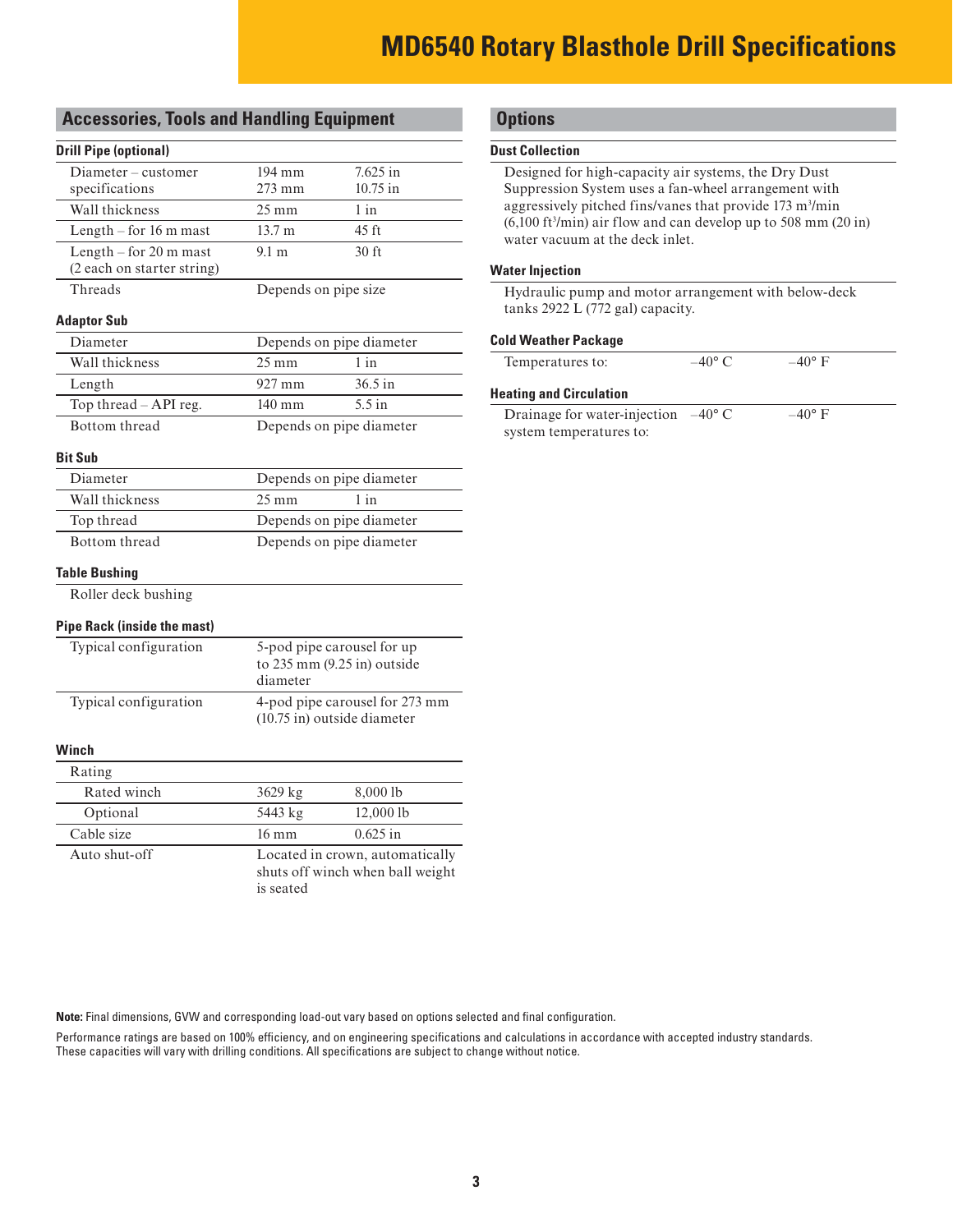# **MD6540 Rotary Blasthole Drill Specifications**

## **Dimensions**

All dimensions are approximate.



| 26.84 m           | 88'1"  | $7.31 \text{ m}$  | 24'0"  |
|-------------------|--------|-------------------|--------|
| 23.24 m           | 76'3'' | $14.73 \text{ m}$ | 48'4"  |
| $25.55 \text{ m}$ | 83'10" | 5.73 m            | 18'10" |
| $29.15 \text{ m}$ | 95'8"  |                   |        |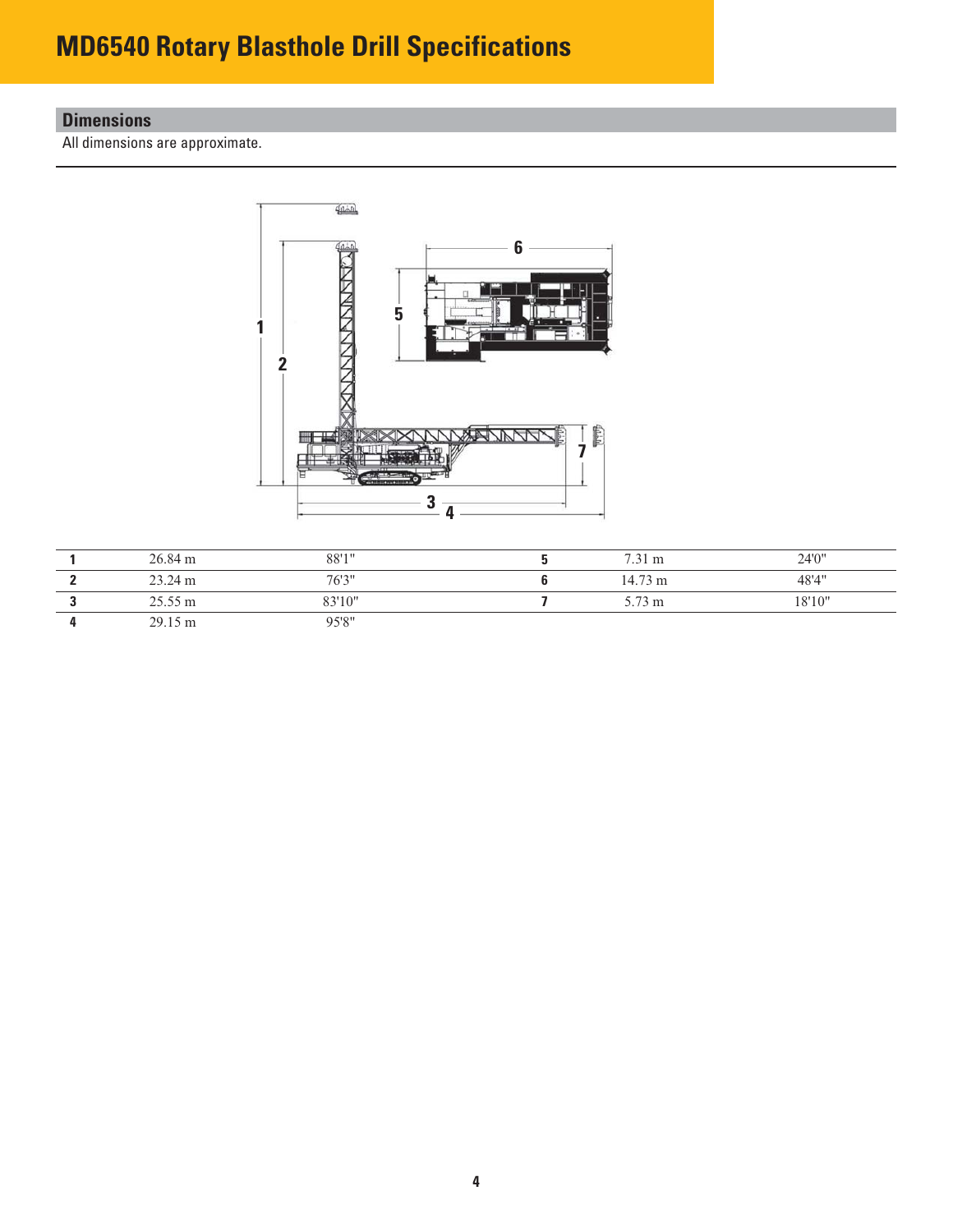### **Standard Equipment**

The MD6540 crawler-mounted blasthole drill designed to drill up to 381 mm (15 in) diameter holes depending on application with rated pulldown capacity up to 49 895 kg (110,000 lb), hoist capacity 39 009 kg (86,000 lb).

#### **ENGINE/COMPRESSOR**

- Detroit Diesel Series 2000 16V engine 899 kW (1,205 hp) @ 1,800 rpm
- Additional fuel filtration
- Single stage Sullair compressor 101.9 m<sup>3</sup>/min  $@$  6.9 bar  $(3,600 \text{ ft}^3/\text{min} \text{ (}2,00 \text{ psi}) \text{ with split cooders}$
- Standard spiral valve on compressor allows variable air volume control

#### **MAST**

- Up to 381 mm (15 in) hole diameter
- Up to 49 895 kg (110,000 lb) pulldown capacity
- Up to 53 845 kg (118,709 lb) bit load
- Patented HOBO (Hydraulically Operated Break Out) wrench operated from the cab (variable grip)
- Auto cable tensioning system
- 30 degree angle drilling package with mast locks in 5 degree increments
- Grid mesh in back of mast
- Hydraulically operated pipe catcher

#### **TOP DRIVE**

• See Mandatory Selections

#### **OPERATOR'S CAB**

- Integrated FOPS
- Totally enclosed and insulated two-man extra large cab
- Rubber shock mounted to absorb vibration during drilling
- Excellent visibility
- Full front drill deck window with protective cage
- dB(A) rating of 72 or less
- Two (2) hinged doors with heavy duty door latching system
- Twelve (12) windows with window tint and window shades on five (5) windows
- 4.4 m<sup>2</sup> (47.3 ft<sup>2</sup>) floor space and walkway/railing around it
- Ergonomic operator's console with split control panel and full instrumentation
- Operator's console with stainless steel panels and back-lit gauges
- Ergonomic operator's seat with head and arm rests, and with retractable seat belt
- Air suspension
- All electric controls for drilling, tramming, leveling plus auxiliary functions
- Auxiliary functions operated by fingertip switches
- Hydraulic drive, roof mounted air conditioning/heating/ pressurizing unit
- Roof window with protective cage
- Windshield wipers and washer tank kit
- Stereo kit (CD, radio, AM/FM and iPod port) complete with speakers
- Cab ladder and roof platform plus railing
- Drill performance and monitoring/diagnostics system complete with full interlock system
- Auto level and single-pass auto drill function/processing
- Closed circuit camera system (two cameras) with color screen monitor
- Storage box
- Electric horn (activated by push button inside the cab)

*(continued)*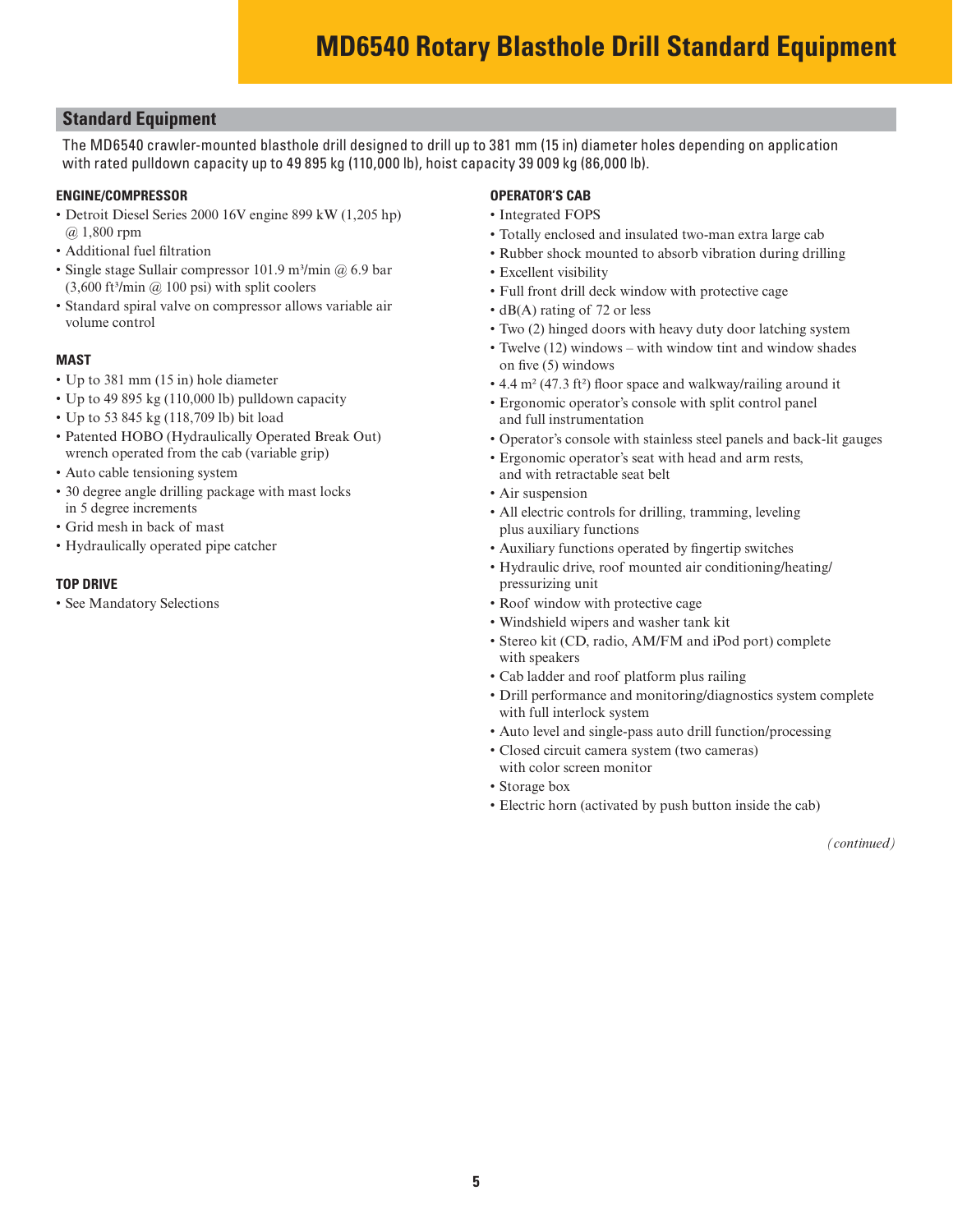# **MD6540 Rotary Blasthole Drill Standard Equipment**

### **Standard Equipment (cont'd)**

The MD6540 crawler-mounted blasthole drill designed to drill up to 381 mm (15 in) diameter holes depending on application with rated pulldown capacity up to 49 895 kg (110,000 lb), hoist capacity 39 009 kg (86,000 lb).

#### **UNDERCARRIAGE**

- Excavator type heavy duty tracks with planetary drive, integral brake, and cushioned idler
- 900 mm (35.4 in) wide, triple grousers
- Full length chain guides/rock guards

#### **MAINFRAME, DECKS AND WALKWAYS**

- Main frame made of high strength low alloy box-section plate
- Reinforced in high stress areas
- Main deck and wide walkways provide easy access to all components around the drill
- Rear deck is stationary during both angle and vertical drilling modes
- Viewing hatch in the rear deck, hydraulically operated from the cab
- Complete walk-around platform/walkway for entire rig
- Cascading (self leveling) stairs at cab, access ladder at rear deck and two ladders on front deck
- Four (4) hydraulic leveling jacks front jacks  $\omega$  1524 mm (60 in), rear jacks @ 1219 mm (48 in)
- Heavy duty tow hooks (front end) and lifting lugs
- Mast access stair/platform
- Extra large inboard tool chest/bit box
- Rear deck pipe loader guide
- Hydraulically operated front and rear dust curtains
- Automatic lubrication aystem
- Fuel tanks under engine (3289 L/869 gal)
- Jib crane with controls mounted on rear deck
- Fast fill full service center/box
- $\cdot$  4  $\times$  8D maintenance free batteries
- Slide-out battery tray with four (4) batteries
- Remote jump start terminals

#### **CAROUSEL**

- Hydraulically operated from the cab
- No moveable parts
- Semi-automatic indexing

#### **COOLING (SINGLE, FRONT-END MOUNTED)**

- Maximum ambient cooling capacity of 52° C (125° F)
- Variable speed fan arrangement for coolers

#### **HYDRAULIC SYSTEM**

- Two (2) variable displacement axial piston pumps, in closed loop, which operate the drill rotation, pulldown/hoist and tram.
- One (1) high pressure piston pump, in load sense, for all auxiliary functions
- One (1) high pressure tandem gear pump, in open loop, for cooler fans (2 fans per cooler)
- Dual filtration and additional loop filters between pumps and motors
- Hydraulic tank capacity 1363 L (360 gal)

#### **DRILL ACCESSORIES (TRICONE/ROTARY)**

- Heavy duty shock sub, with top sub adaptor
- Roller deck bushing
- Bit sub
- Horseshoe bushing
- Bit basket
- Lifting bail
- Auto tool wrench (deck wrench)

#### **DUST SYSTEM**

• See Optional Equipment and select the required system

#### **PAINT**

• Standard Caterpillar colors

#### **MISCELLANEOUS**

- Backup alarm
- Filter kit for 50-hour preventive maintenance.
- Seventeen (17) LED night lights
- Handrails with side boarding ladders
- Outside cab platform for easy access and full walk around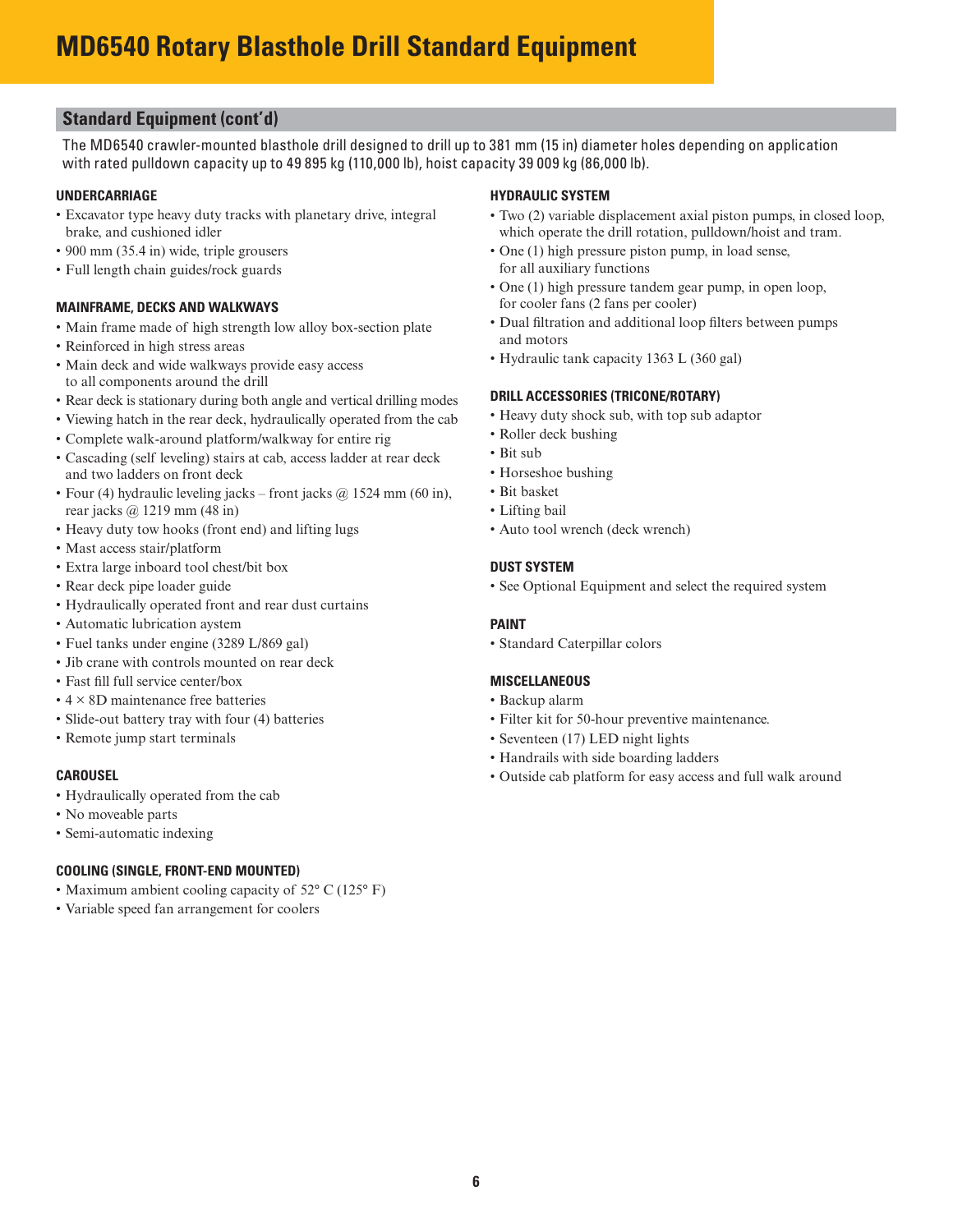# **MD6540 Rotary Blasthole Drill Mandatory Attachments**

### **Mandatory Attachments (Installed at Factory)**

Select one from each group. Mandatory attachments may vary. Consult your Cat® dealer for specifics.

#### **MAST SELECTIONS 20 METER CONFIGURATION**

- 19.86 m (65'2") Single Pass Hole Depth using  $2 \times 9.14$  m (30 ft) S-S drill pipes and 310 cm (122 in) long bit sub
- 65.5 m (215 ft) Total Hole Depth multi pass using carousel
- $-$  Carousel for five (5) 9.14 m (30 ft) long S-S  $\times$  219 mm (8<sup>5</sup>/s in) OD pipes
- All hole depths with drill on tracks, changing bit above the deck
- Winch 1587 kg (3,500 lb) capacity
- 19.86 m (65'2") Single Pass Hole Depth using  $2 \times 9.14$  m (30 ft) S-S drill pipes and 310 cm (122 in) long bit sub
- 65.5 m (215 ft) Total Hole Depth multi pass using carousel
- $-$  Carousel for five (5) 9.14 m (30 ft) long S-S  $\times$  235 mm (9<sup>1</sup>/4 in) OD pipes
- All hole depths with drill on tracks, changing bit above the deck
- Winch 1587 kg (3,500 lb) capacity
- 19.86 m (65'2") Single Pass Hole Depth using  $2 \times 9.14$  m (30 ft) S-S drill pipes and 310 cm (122 in) long bit sub
- 56.4 m (185 ft) Total Hole Depth multi pass using carousel
- $-$  Carousel for four (4) 9.14 m (30 ft) long S-S  $\times$  273 mm (10<sup>3</sup>/<sub>4</sub> in) OD pipes
- All hole depths with drill on tracks, changing bit above the deck
- Winch 1587 kg (3,500 lb) capacity

#### **MAST SELECTIONS 16 METER CONFIGURATION**

- 16.15 m (53 ft) Single Pass Hole Depth using 13.7 m (45 ft) S-S drill pipe and 396 cm (156 in) long bit sub
- 84.73 m (278 ft) Total Hole Depth multi pass using carousel
- $-$  Carousel for five (5) 13.7 m (45 ft) long S-S  $\times$  219 mm (8<sup>5</sup>/s in) OD pipes
- With drill on tracks changing bit above the deck
- Winch 3492 kg (7,700 lb) capacity
- 16.15 m (53 ft) Single Pass Hole Depth using 13.7 m (45 ft) S-S drill pipe and 396 cm (156 in) long bit sub
- 84.73 m (278 ft) Total Hole Depth multi pass using carousel
- $-$  Carousel for five (5) 13.7 m (45 ft) long S-S  $\times$  235 mm (9<sup>1</sup>/4 in) OD pipes
- With drill on tracks changing bit above the deck
- Winch 3492 kg (7,700 lb) capacity
- 16.15 m (53 ft) Single Pass Hole Depth using 13.7 m (45 ft) S-S drill pipe and 396 cm (156 in) long bit sub
- 84.73 m (278 ft) Total Hole Depth multi pass using carousel
- $-$  Carousel for four (4) 13.7 m (45 ft) long S-S  $\times$  273 mm (10<sup>3</sup>/<sub>4</sub> in) OD pipes
- With drill on tracks changing bit above the deck
- Winch 3492 kg (7,700 lb) capacity

#### **TOP DRIVE GROUP (must select one)**

- Top drive high speed/low torque
- Two (2) motors
- Rotation speed 0-150 rpm
- Torque up to  $17\ 219$  N·m  $(12,700)$  lbf-ft)
- Top drive low speed/high torque
- Two (2) motors
- Rotation speed 0-124 rpm
- Torque up to 20 880 N·m  $(15,400 \text{ lbf-fit})$

#### **MACHINE DECAL LANGUAGE GROUP (must select one)**

- Machine Decal Group English
- Machine Decal Group Spanish